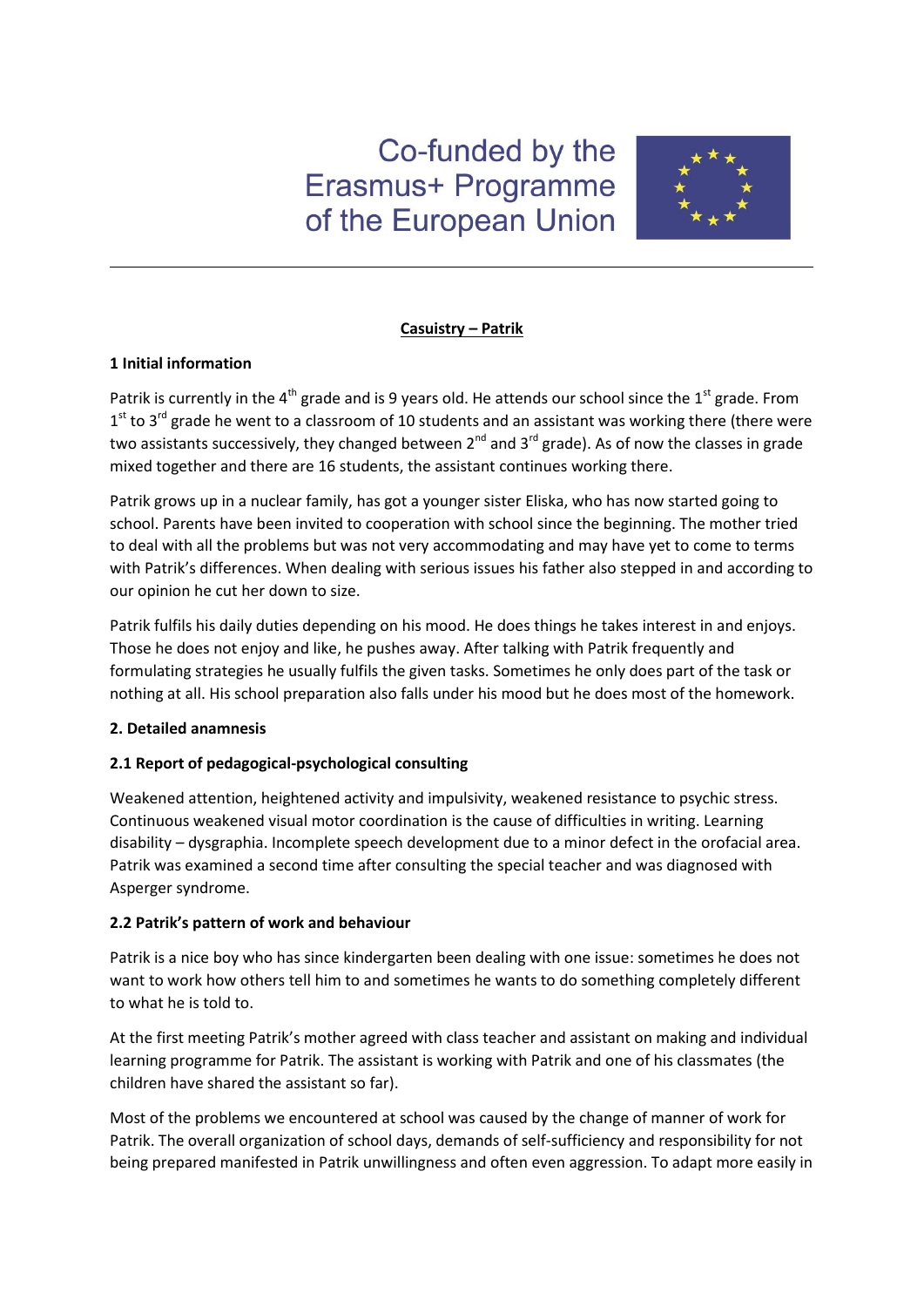the new system he had help from his teacher but mainly from the assistant who had a nice relationship with Patrik and whom he respected.

Patrik often stood outside the classmates because of his behaviour. During stressful situations his neurotic behaviour used to and still manifests (both verbal and physical aggression).

### **Patrik's work with FIE instruments**

Patrik began to work with Organization of Dots – Basic instrument in spring 2016, that is in the second half of  $2^{nd}$  grade. He works in a tiny group with his classmate and friend Kristyna. His work with the instrument was quite chaotic at first as he could not put aside competition with Kristyna who is going to finish first. He was very active at collecting information, thanks to his general knowledge he could be precise and accurate, but he utterly refused formulating of strategies. When it came to comparing pages he had a tendency to stress that he was faster, and his solution was better in case of discrepancies. It was necessary to moderate his communication so that Kristyna could get a word in edgeways. Gradually his behaviour became a bit more stable but comparing achievements is still his forte.

We are currently working with the instrument Identifying Emotion and Patrik's position in the group has changed. Since the page 1 he works nicely but at the same time he refuses this work and does not understand its importance. He claims it does not interest him and he does not need to know it. Also he is no longer behaving as if superior to Kristyna and she urges him to think with her questions.

#### **3 Final summary of Patrik's success (teachers' notes)**

Patrik now acts much more among classmates. His speech and vocabulary are well developed he expresses precisely and formulates complex sentences. He learned how to move on to next tasks only once he had finished previous ones. His concentration when hearing instruction increased as well. He asks repeatedly if something is not clear to him. He asks to assure himself he understood the task correctly. All this is polar opposite to how our cooperation looked at the beginning of his school attendance.

Patrik's ability to cooperate with others improved as well, both students and teachers. A significant improvement occurred to his social relations, he tries more and more to become part of the class and respect his classmates. He advanced a great deal when it comes to clearly stating a problem, discusses it and accepts common rules and compromises we agree upon.

Patrik keeps on improving, comes to realize his strengths and weaknesses. We actively try to encourage his strengths and work to tackle his weaknesses. His great achievement is when he comes across a problem he can be left alone to think it through on his own and survey the situation – we can go back to the issue later and solve it effectively.

#### **4 Attachments**

Below follow selected pages from Patrik's instrument Organization of Dots: